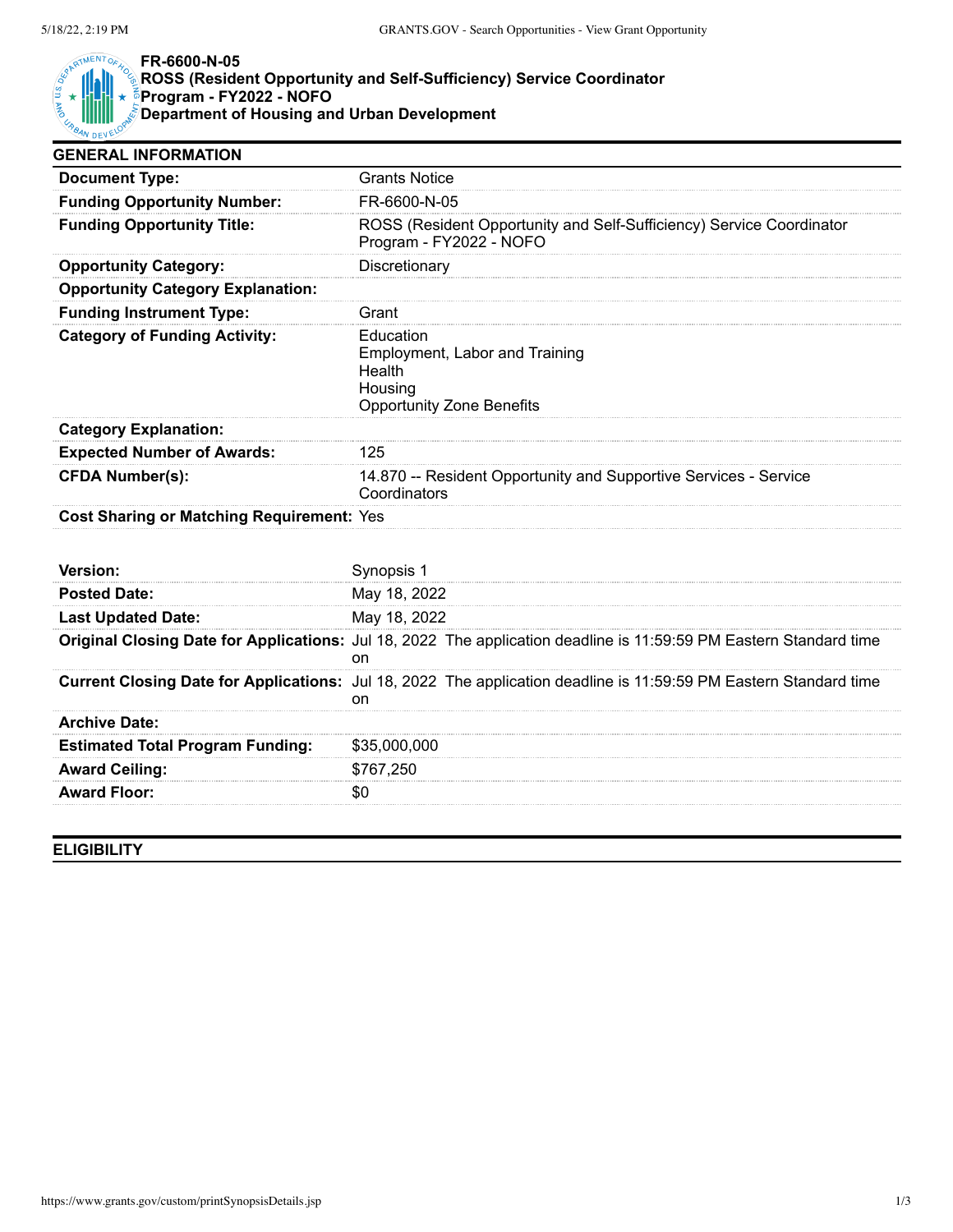| <b>Eligible Applicants:</b> | Nonprofits having a $501(c)(3)$ status with the IRS, other than institutions of higher<br>education<br>Others (see text field entitled "Additional Information on Eligibility" for clarification)<br>Nonprofits that do not have a $501(c)(3)$ status with the IRS, other than institutions<br>of higher education<br>Native American tribal governments (Federally recognized)<br>Public housing authorities/Indian housing authorities                                                                                                                                                                                                                                                                                                                                                                                                                                                                                                                                                                                                                                                                                                                                   |
|-----------------------------|----------------------------------------------------------------------------------------------------------------------------------------------------------------------------------------------------------------------------------------------------------------------------------------------------------------------------------------------------------------------------------------------------------------------------------------------------------------------------------------------------------------------------------------------------------------------------------------------------------------------------------------------------------------------------------------------------------------------------------------------------------------------------------------------------------------------------------------------------------------------------------------------------------------------------------------------------------------------------------------------------------------------------------------------------------------------------------------------------------------------------------------------------------------------------|
|                             | Additional Information on Eligibility: Resident Associations (RAs) are also eligible to apply. RAs and non-profit<br>applicants that are not RAs must have either locally-incorporated nonprofit status<br>(usually designated by the state) or $501(c)(3)$ nonprofit status designated by the<br>IRS. All applicants with nonprofit status must submit documentation attesting to<br>their nonprofit status. See "Definitions" for more information. Indian Tribes as<br>defined in Section 4(13) of NAHASDA are eligible to apply for FY22 ROSS<br>funding. Tribally-designated housing entities (TDHEs) as defined in section 4(22)<br>of NAHASDA (25 U.S.C. 4103) are also eligible to apply for FY22 ROSS funding.<br>Tribes are reminded that the number of ROSS-SC positions they are eligible to<br>apply for is based on the number of occupied units in projects with NAHASDA<br>rental assistance as of the deadline of this NOFO only in the properties they<br>propose to serve with this grant. Individuals, foreign entities, and sole<br>proprietorship organizations are not eligible to compete for, or receive, awards<br>made under this announcement. |

| <b>ADDITIONAL INFORMATION</b>       |                                                                                                                                                                                                                                                                                                                                                                                                                                                                                                                                                                                                                                                                                                                                                                                                                                                                                   |
|-------------------------------------|-----------------------------------------------------------------------------------------------------------------------------------------------------------------------------------------------------------------------------------------------------------------------------------------------------------------------------------------------------------------------------------------------------------------------------------------------------------------------------------------------------------------------------------------------------------------------------------------------------------------------------------------------------------------------------------------------------------------------------------------------------------------------------------------------------------------------------------------------------------------------------------|
| <b>Agency Name:</b>                 | Department of Housing and Urban Development                                                                                                                                                                                                                                                                                                                                                                                                                                                                                                                                                                                                                                                                                                                                                                                                                                       |
| <b>Description:</b>                 | The Resident Opportunity and Self Sufficiency Service Coordinator (ROSS-SC)<br>program is designed to assist residents of Public and Indian Housing make progress<br>towards economic and housing self-sufficiency by removing the educational,<br>professional and health barriers they face. Self-sufficiency is defined as an individual's<br>ability to support their household by maintaining financial, housing, and personal/family<br>stability. To achieve self-sufficiency, an individual moves along a continuum towards<br>economic independence and stability; such movement is facilitated by the achievement<br>of individual educational, professional, and health-related goals.                                                                                                                                                                                 |
|                                     | To help residents make progress towards self-sufficiency, HUD provides ROSS-SC<br>grant funding to eligible applicants to hire a Service Coordinator who assesses the<br>needs of Public and Indian housing residents and links them to local training and<br>supportive services that will enable participants to move along the self-sufficiency<br>continuum. In the case of elderly/residents with disabilities, the Service Coordinator<br>also links them to congregate and other supportive services which enable them to<br>age/remain in place in addition to providing other desired training and supportive<br>services which are made available to other residents. In addition, with the ROSS-SC<br>grant, HUD provides funding for grantees to provide direct services to further support<br>the work of the ROSS-SC and ultimately, the goals of the ROSS program. |
|                                     | Link to Additional Information: https://www.hud.gov/program_offices/spm/gmomgmt/grantsinfo/fundingopps                                                                                                                                                                                                                                                                                                                                                                                                                                                                                                                                                                                                                                                                                                                                                                            |
| <b>Grantor Contact Information:</b> | If you have difficulty accessing the full announcement electronically, please contact:<br>U.S. Department of Housing and Urban Development<br>ROSS-PIH@HUD.gov<br>ROSS-PIH@HUD.gov                                                                                                                                                                                                                                                                                                                                                                                                                                                                                                                                                                                                                                                                                                |